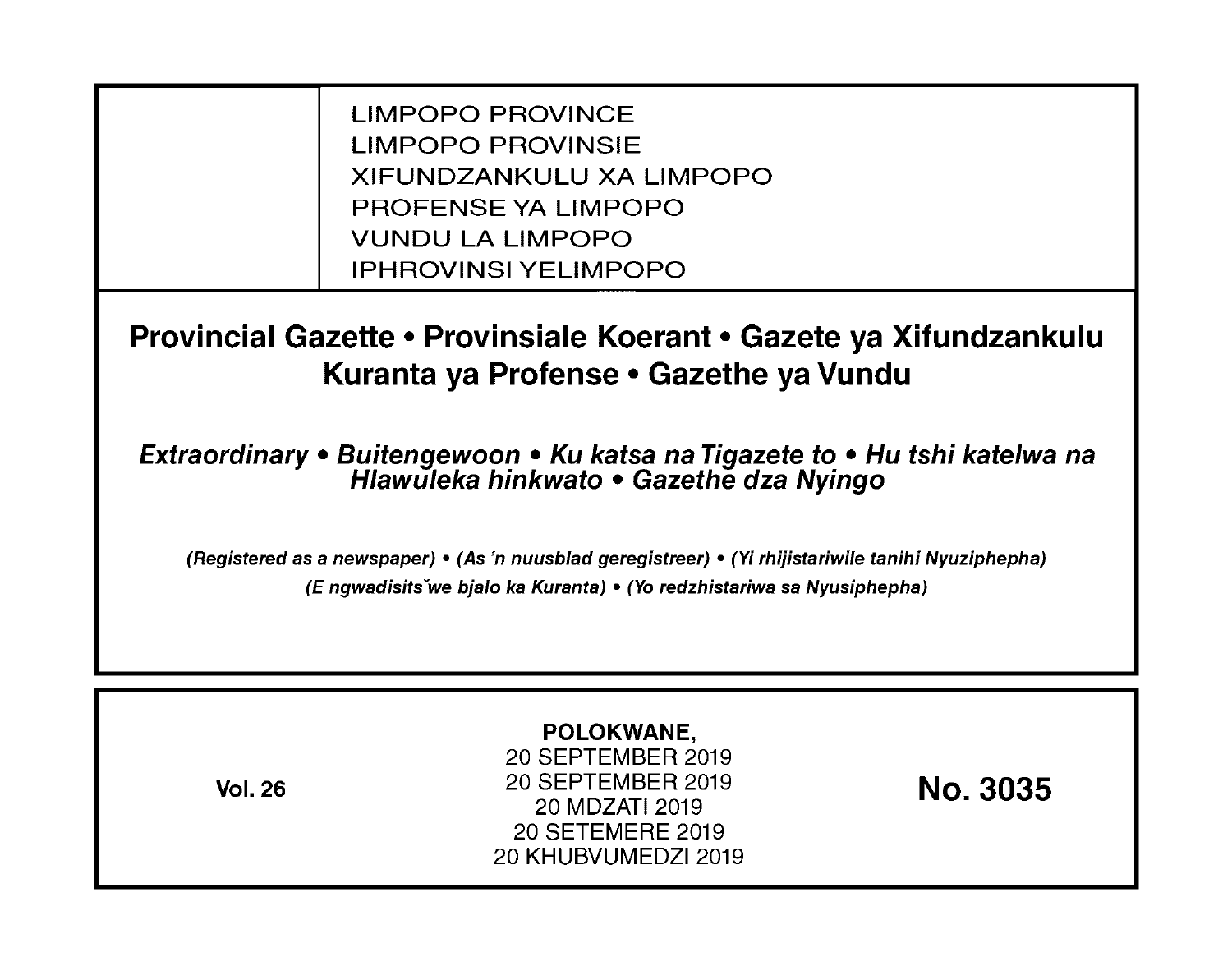$\bar{\mathbf{z}}$ 

 $\overline{\phantom{a}}$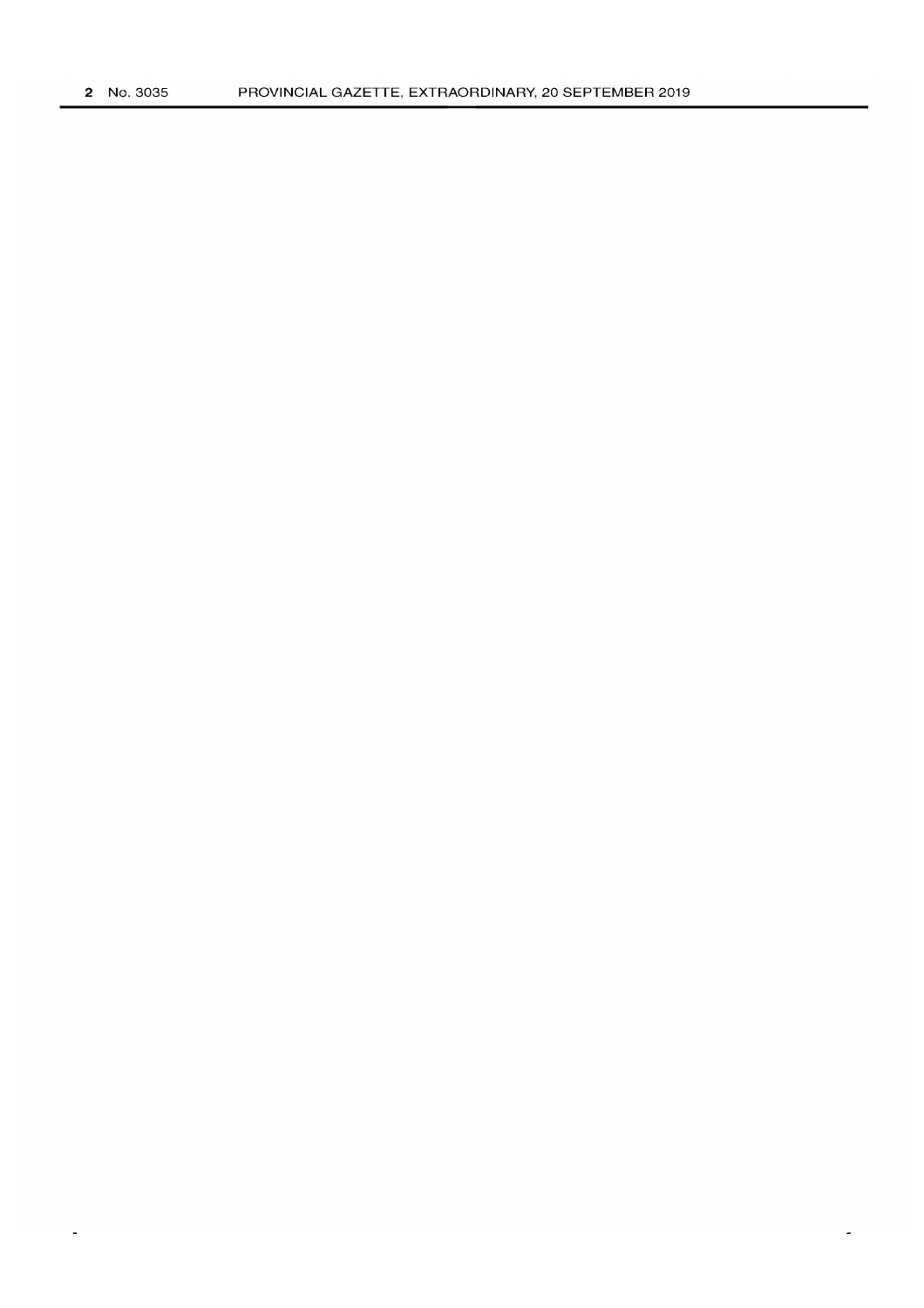### **CONTENTS**

|     |                                                                                                           | Gazette<br>No. | Page<br>No. |
|-----|-----------------------------------------------------------------------------------------------------------|----------------|-------------|
|     | <b>PROVINCIAL NOTICES • PROVINSIALE KENNISGEWINGS</b>                                                     |                |             |
| 149 | Local Government: Municipal Electoral Act (27/2000): Electoral Commission: Election timetable: Ward 13 of | 3035           |             |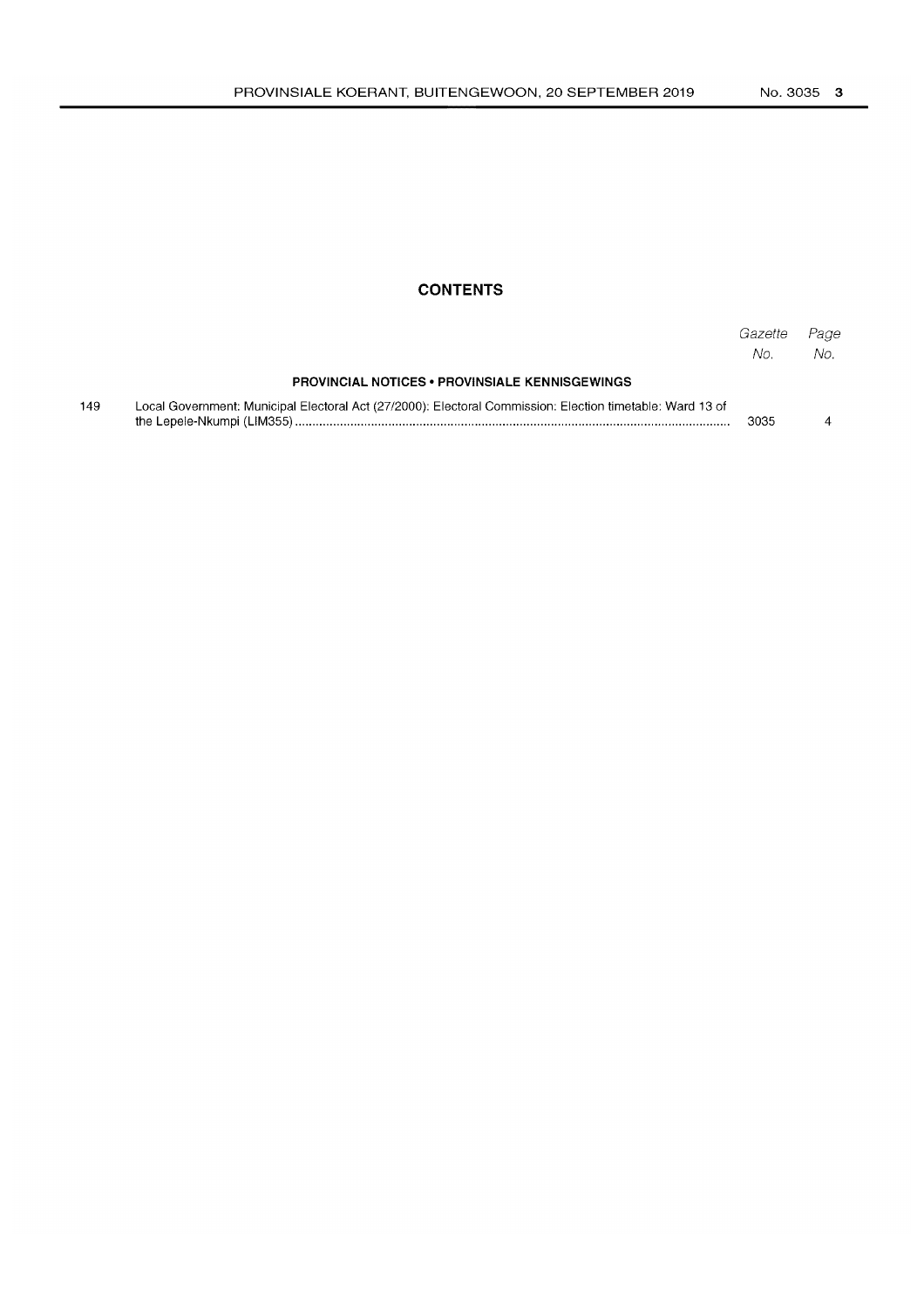# PROVINCIAL NOTICES • PROVINSIALE KENNISGEWINGS

### PROVINCIAL NOTICE 149 OF 2019

### ELECTORAL COMMISSION

## ELECTION TIMETABLE

The Electoral Commission hereby gives notice that it has in terms of section 11 of the Local Government: Municipal Electoral Act, 2000, compiled the election timetable set out below to apply to the municipal by-elections to be held on 9 October 2019 in respect of Ward 13 of the Lepele-Nkumpi [LlM355] Local Municipality; as proclaimed by Provincial Notice number 99 of 2019, as published in the Provincial Gazette Extraordinary No. 3032 of the Limpopo Province, dated 6 September 2019. A reference to "section" in this election timetable is a reference to that section in the Local Government: Municipal Electoral Act, 2000 (Act No. 27 of 2000).

### Cut-off time for act to be performed

1 An act required in terms of this Act to be performed by not later than a date in the election timetable must be performed before 17:00 on that date, unless otherwise specified.

### Certification of the voters' roll

2 By 12 September 2019 chief electoral officer must certify the segments of the voters' roll for the voting districts to be used in the by-elections in terms of section 6(2)(a).

#### Notice that lists of addresses of voting stations are available for inspection

3 By 12 September 2019 the chief electoral officer must give notice that copies of a list of voting stations and their addresses will be available for inspection at the office of the Commission's local representative in terms of section 19(5).

### Notice of route of mobile voting stations

4 If the Commission decides to use mobile voting stations in the byelections, the Commission must by 20 September 2019 give notice of the route, including the locations and estimated times of stopping of each mobile voting station in terms of section 22(1).